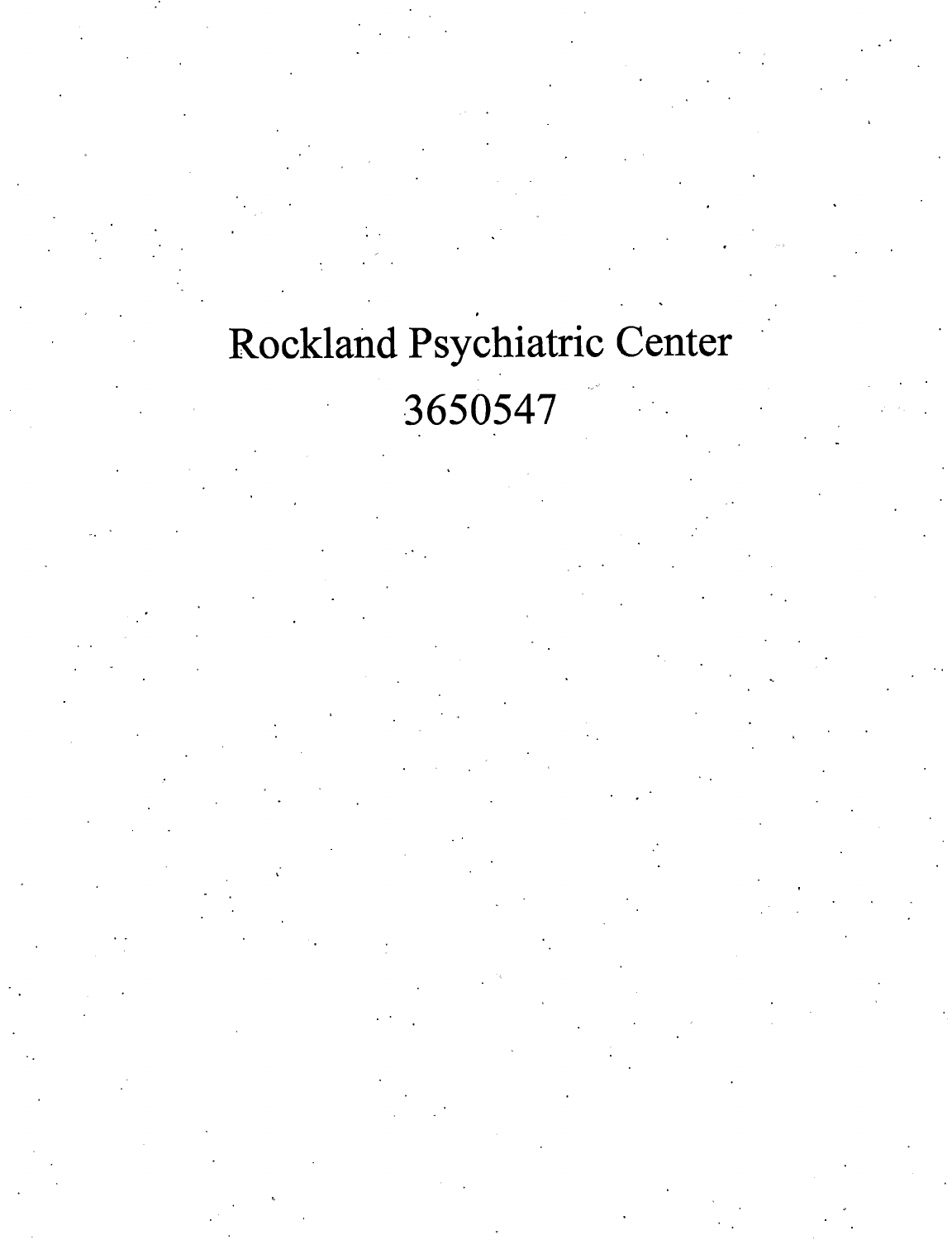AC 3272-S (Effective 4/12)

#### FORM B

## New York State Consultant Services **Contractor's Annual Employment Report**

Report Period: April 1,2019 to March 31,2020

Contracting State Agency Name: OMH Contract-Number: OMH01- $\angle$ 200 729-3650510 Agency Business Unit: OMH01 Contract Term: 4/1/2019 to 3/31/2020 Agency Department ID: 3650547 Contractor Name: Worldwide Travel Staffing, Limited Contractor Address: 2829 Sheridan Drive, Tonawanda, NY 14150 Description of Services Being Provided: Speech Language Pathologist Services Scope of Contract (Choose one that best fits): Analysis Evaluation Research Training □ Data Processing □ Computer Programming □ Other IT consulting Engineering Architect Services Surveying Environmental Services  $\Box$  Health Services  $\boxtimes$  Mental Health Services □ Accounting □ Auditing □ Paralegal □ Legal □ Other Consulting Number of Employees Number of Hours Worked **Amount Payable<br>Under the Contract Employment Category** 29-1127.00 1.00 | 177.83 | \$11,300.04 0.00 **\$0.00 \$0.00** 0.00 **\$**0.00 **\$0.00** 0.00 **\$0.00** \$0.00 0.00 **0.00** \$0.00 0.00 **\$0.00 \$0.00** 0.00 **\$**0.00 **\$0.00** 0.00 **0.00** \$0.00 0.00 **0.00** \$0.00 0.00 **\$0.00** \$0.00 0.00 **0.00** 50.00 0.00 **0.00** \$0.00 0.00 **0.00** \$0.00 Total this Page 1.00 | 1.00 | 177.83 | \$11,300.04 Grand Total 1.00 1.00 1.00 1.07 177 \$11,300.04

Name of person who prepared this report: Leo R. Blatz

Title: C.E.O.

Preparer's Signature: Date Prepared: 4/17/2020 Phone #: 716-821-9001

(Use additional pages, if necessary) **Page 1** of 1